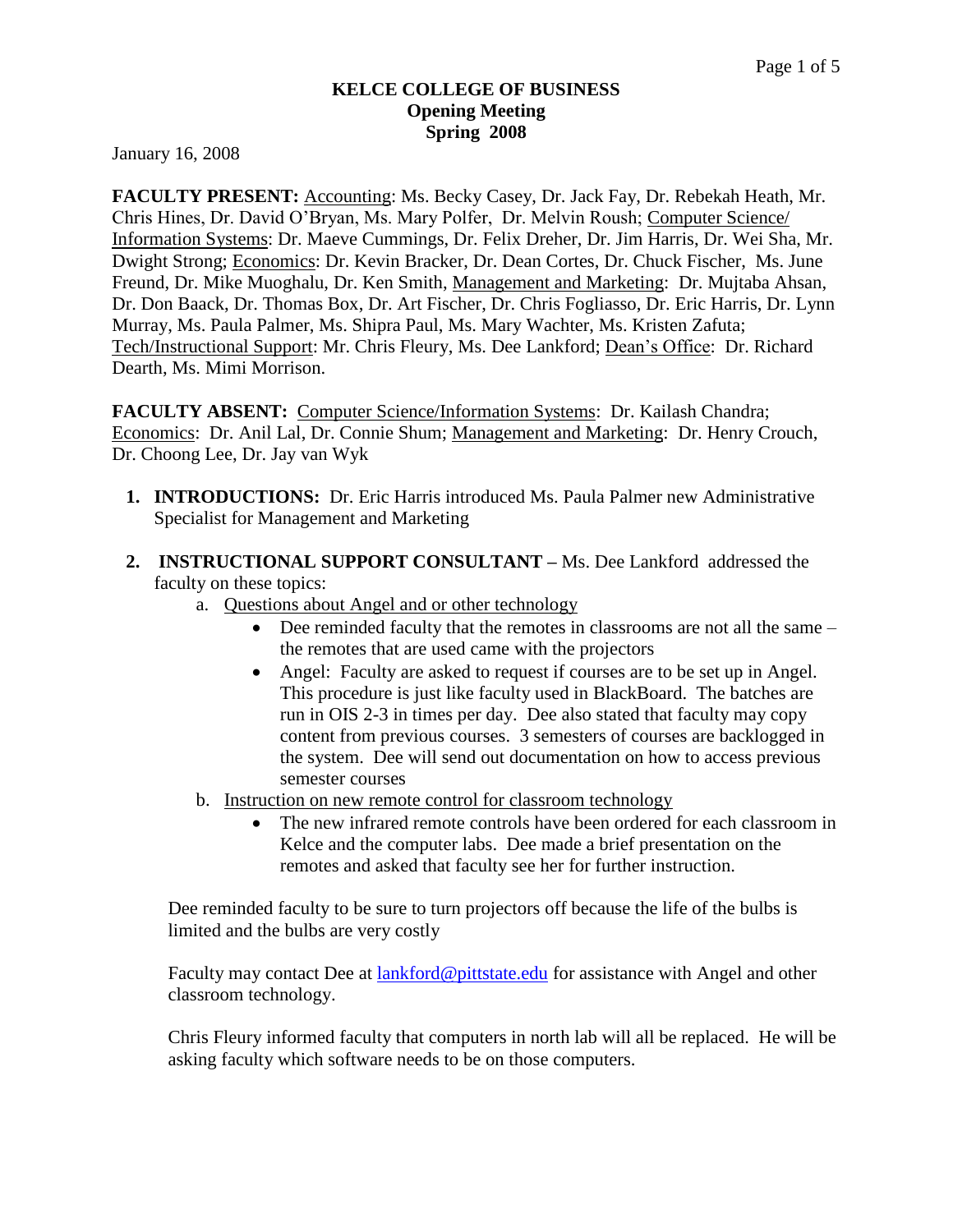### 3. **SUMMER SCHOOL**

Dr. Dearth stated that department Chairs will announce the summer schedules soon. If faculty are teaching in the summer the new start times are 8:00 a.m., 10:30 a.m., 1:00 p.m. and 3:30 p.m. At the option of the instructor summer classes may be delivered in a 2.5 hour class period in a four day week or in the traditional 1 hour and 50 minute class for a five day week. The subject of start and end times for courses will be re-visited after this summer to see how well these times/days are received. Faculty members are asked to contact their Chair if there are questions about scheduling. There was some discussion on courses that have labs involved with them and the time that might be required for such courses.

# **4. YOUNGMAN –**

Dr. Dearth informed faculty that the Youngman funding amounts vary every summer and distributed applications for this summer. These policies have been revised by the Chairs and the Dean.

- a. Applications for Youngman summer funding for faculty should be made on forms provided. Modified rules have been included.
- b. Amount If every one who is eligible applies and is accepted the amount will be between 55%- and 60% of 1/9 of the 9 month salary. Amount could be different if not everyone applies, or not everyone is accepted.
- c. Dr. Dearth asked faculty to report on SU 07 projects if those have not been done. We need to have accountability in order to have a track record for AACSB. This is a part of a financial strategy standard that will be included with accreditation.

## 5. **FACULTY SEARCH UPDATE:**

- a. Accounting Mrs. Casey gave a brief reporting on their faculty search and thanked Dr. Heath for volunteering to head the search committee. There are 7 candidates whose resumes submitted so far and will be reviewed by the committee to determine if they should be brought in for interviews.
- b. Management and Marketing Dr. Harris reported that Dr. Crouch is the Chair for the Search Committee for the Assistant/Associate Professor of Marketing and Dr. Murray and Dr. Fischer are committee members. He is hopeful to have someone on board by August 2008. Dr. Murray is planning to attend the American Marketing Association Meeting in Austin in March and will recruit at that meeting.
- c. Economics and Finance Dr. Cortes informed College of Business faculty that Economics just got new Lecturer position approved. The Vice President for Academic Affairs approved this position in order to reduce class sizes of introductory courses. Their search will include candidates with MA or MBA in Economics. Dr. Smith and Dr. Lal are on the Search Committee for this Lecturer position.

## **6. PROGRAM REVIEW:**

The College of Business will be reviewed in the Spring of 2008. Chairs and every faculty member will be responsible for the defense of every program in the respective departments. Work on Program Review should be beginning soon.

Dr. Dearth explained to faculty that Program Review is an exercise that each college goes through that results in a report to Board of Regents. We are required to provide justification for every program on quality and effectiveness. This process starts at the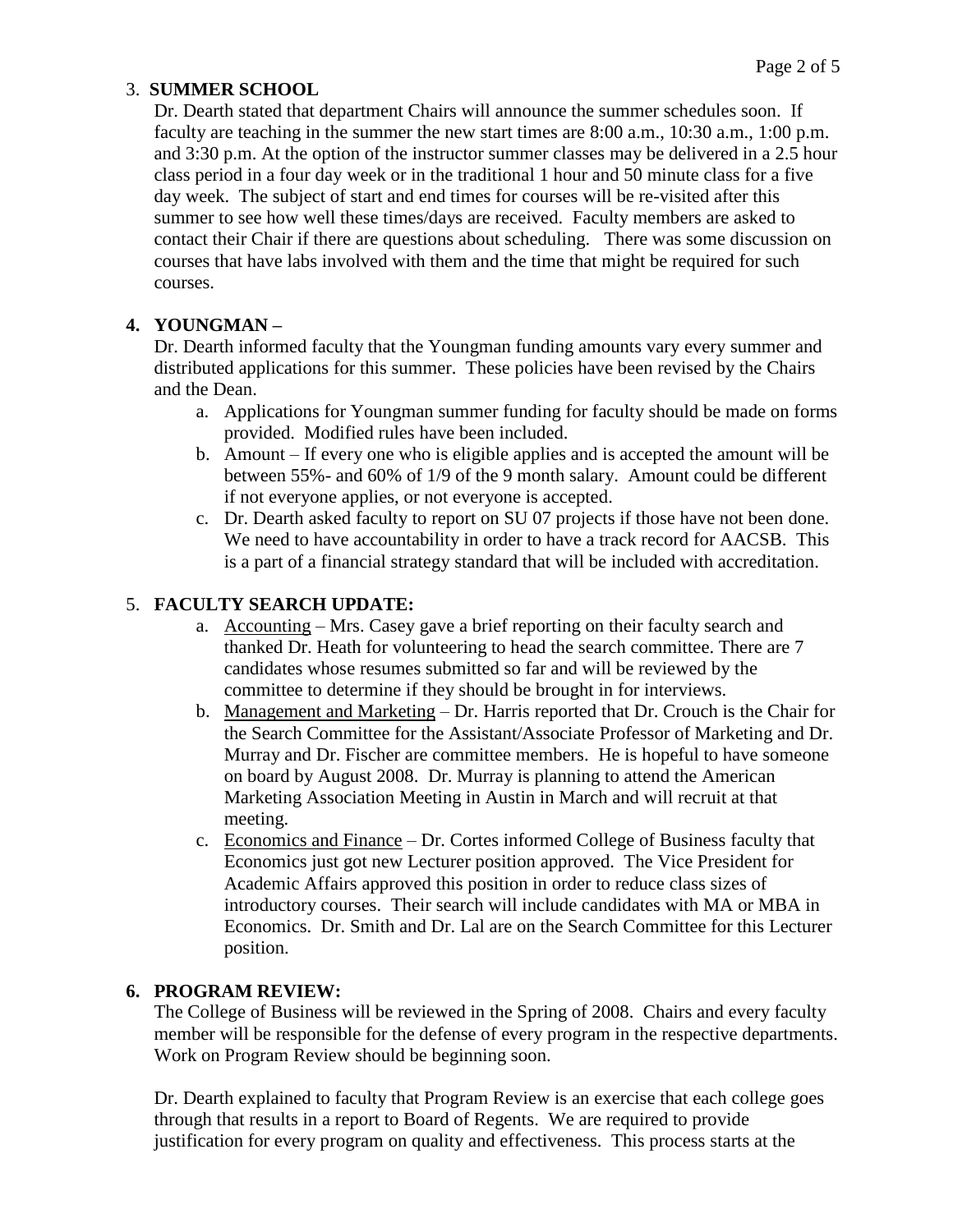university level where they will evaluate reports and presentations made from faculty and chairs. This will then result in a meeting that will go before the committee to which all faculty are required to attend and justify their particular programs. Each Chair has Program Review document templates and have begun work on their particular areas. This is a faculty driven project.

Chairs will be calling on faculty for lots of help with Program Review. Dr. Dearth was on the Program Review Committee last year for the College of Arts & Sciences. The model for Program Review has been changed because of changes in administration in Academic Affairs. Dr. Scott has a very serious interest in the Program Review process. The deficiencies noted for other colleges were largely in support areas and assessment data.

### **7. STRATEGIC PLANNING AND ASSESSMENT COMMITTEES**

a. The Strategic Planning Committee and Assessment Committees have met during the Fall Semester and will make recommendations about Strategic Plan Changes and Curriculum changes from an analysis of the assessment data. This committee will need to have more meetings with before conclusions/ recommendations are made.

### 8. **ENROLLMENT INFORMATION UPDATE**:

Dr. Dearth receives data on enrollment trends at PSU. The information that he has received for the SP 08 semester so far shows that the College has 204 students more than at this point during the SP 07 semester – we current have 6024 students enrolled. Spring enrollment is historically lower than fall enrollment.

### **9. NEW BUILDING UPDATE:**

The design for the new College of Business building that was prepared last spring received a substantial amount of criticism and it was decided that it should be re-designed. The PSU architect is in the process preparing a new floor plan and schematic that should be available for viewing within the next month. This new building design is substantially smaller than original design.

### **10. COMMITTEE ASSIGNMENTS:**

### **a. Ad Hoc Committees**

- i. Mini MBA This is a certificate program will be taught to people who are at different levels of management in organizations where they need additional skills. The Mini MBA certificate program fits into the strategy to make more money for the college. Chairs have been looking for faculty who would like to be on this committee. Faculty are asked to let their Chair know if they are interested in serving on this committee
- ii. BBA Experience This program would be set up for students similar to the current MBA Experience Program. We are still identifying some weaknesses in the BBA program that we don't know how to address in course material, specifically in the area of cultural concerns. Writing is one of the areas that needs to be improved upon and should be added to this BBA Experience. We would also like help students achieve better oral presentation skills. This committee might also look at computer literacy.
- iii. International Experience This is more related to the Department of Management and Marketing. International Experience requirements need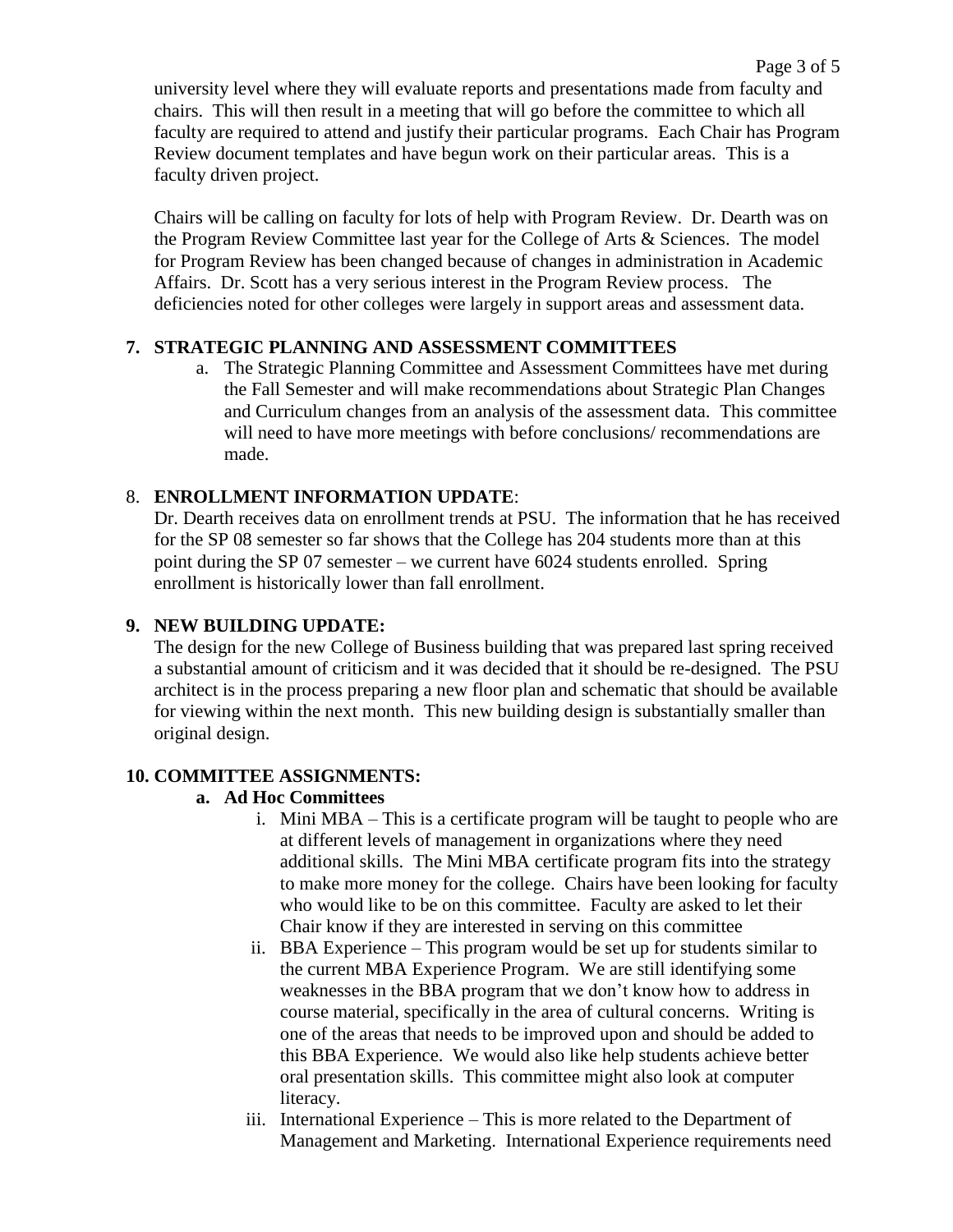to be studied more. Currently there are problems with the old rules as they affect international students on single entry visas.

iv. Student Responsibility Code – The PSU code is very old and is listed in the current PSU catalog. AACSB requires us to have a code of ethics for faculty and students. We want to establish a committee to properly identify what is expected of the students in a business school setting.

#### **11. STUDENT TECHNOLOGY PURCHASES:**

Under consideration are the following items: These have been approved by the student leadership committees.

CPUs for Accounting Lab (6) Network Drops for Accounting Lab (4) Printer for Accounting Lab Accounting Software (41) CPUs for North Kelce Lab (35) Presentation Remote Control Kit 50" Flat Panel Plasma T.V.'s for 224 (2) Additional; Study Table and Chairs for center room in lab.

### **12. AACSB UPDATE: Team will be here the first week-end in October (Sunday-Tuesday)**

- a. Dr. Patricia Cantrell, Dean, University of Central Arkansas will be here as a consultant on January 22, 23 and 24. Dr. Dearth will be putting together a schedule for her visit. She would like to visit with as many faculty as possible since accreditation is faculty driven. We are working on making the facility more attractive. Most changes will be cosmetic.
- b. Assessment: Distributed Academic Assessment Program hand-out that has been re-organized. Several items have been changed and instructors have been changed. Faculty are asked to look over this document and give input to their Chair or the Dean.
- c. Syllabi Reflecting the Teaching of Ethical Decision Making. Faculty should list in their syllabi if ethical decision making is included in any part of their courses. If they are responsible for any direct assessment the assessment activity should be a course requirement.
- d. Faculty Publications: The Dean's office will be calling for hard copies of all faculty publications for review in October by the full team from AACSB. Faculty are asked to provide hard copies of all publications from July 2003 through July 2008. The Dean's office will be provided faculty with a list of what has been submitted to the Dean's office in the very near future.
- 13. **FUNDING FOR FACULTY COMPUTERS** We want to set up a 3-4 year replacement schedule, for computers for faculty use. Lap-top computers (with docking stations, monitors and mouse) are to be favored over desk top models. Replacement is now needbased. We need to establish a list of faculty computers and equipment that needs to be replaced. Chairs are to submit computer replacement wish list to the Dean next week.
- 14. **BRAND IDENTITY STANDARDS MANUAL**. A first draft version of the manual for PSU has been created. There is some concern over the protection of our logos, word marks, seals, etc. When a final draft is made available faculty will be notified.